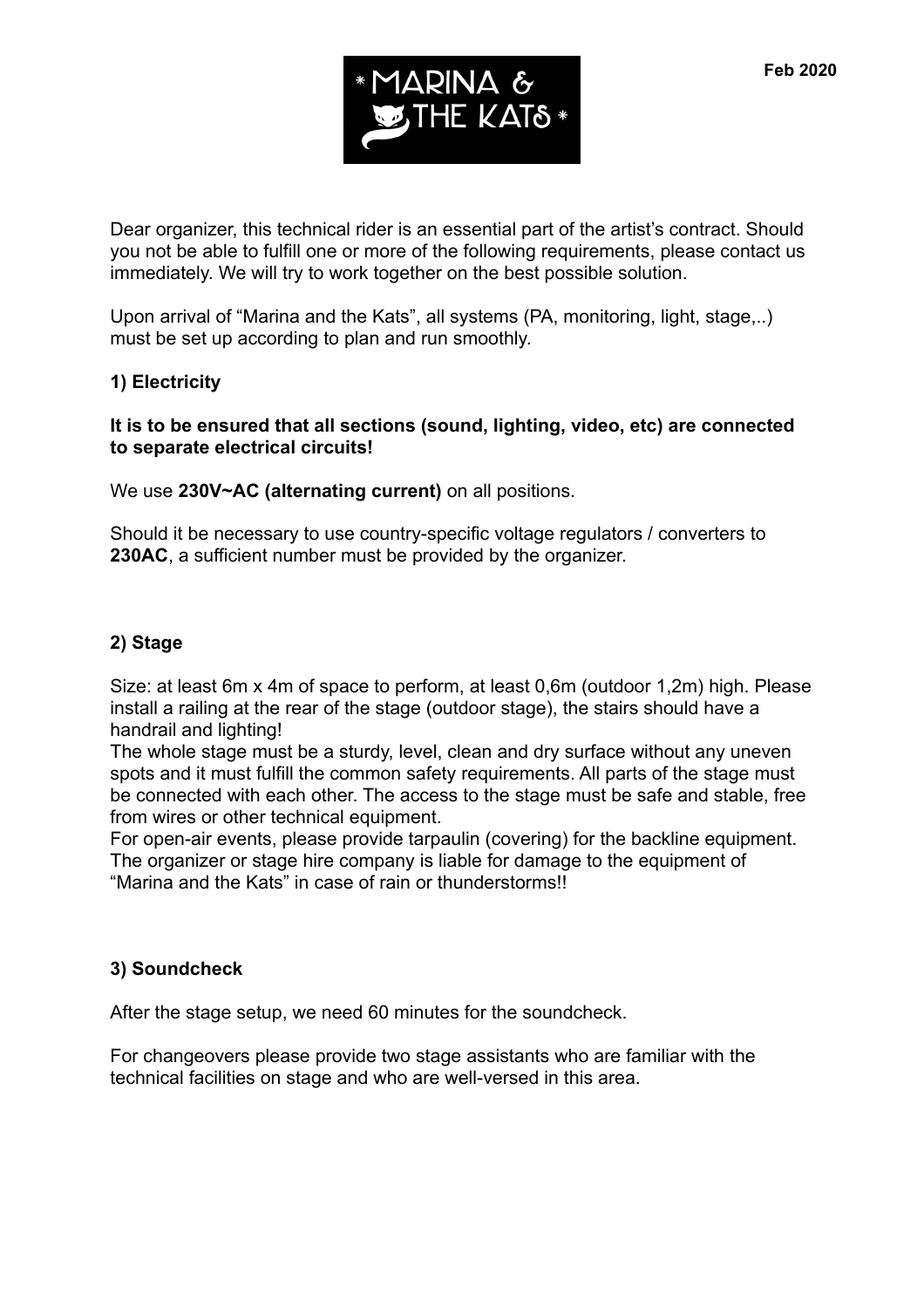

# **4) PA**

Please provide a sufficiently dimensioned, calibrated, high-quality PA system (L'Acoustics, D&B, Meyersound,…) with sufficient headroom.

### **Self-made PA's are not accepted!!!**

The system must have the capability to produce a steady and distortion-free sound of 110dBA for every seat in the audience. With regard to the location, sufficient subwoofers and, if required, Nearfills/Frontfills/Outfills/Delaylines must be available. For larger venues, the use of line arrays is a prerequisite!!!

# **5) FOH**

We need a Digico SD11 mixing desk with a D-Rack (Stagebox) and if available a Waves Server. If you cannot get a Waves Server please contact us.

If possible, the place for the mixing desk should be positioned in a distance of twice the stage width, and central to the stage. A clear view to the stage and to the PA is necessary.

For open-air events, the FOH must be roofed and should be covered with stage netting.

# **6) Monitoring**

We need 4 Stereo IEM (Shure PSM1000 or Sennheiser EW300 G4) with 4 Beltpacks.

Alternatively we need 4 monitors on stage. (X12 L'Acoustics, M6 D&B, or similar)

# **7) Microphones**

The band needs all the microphones and stands according to the input list.

At least one technician who is familiar with the local PA must be provided to help with the set-up, dismantling and wiring.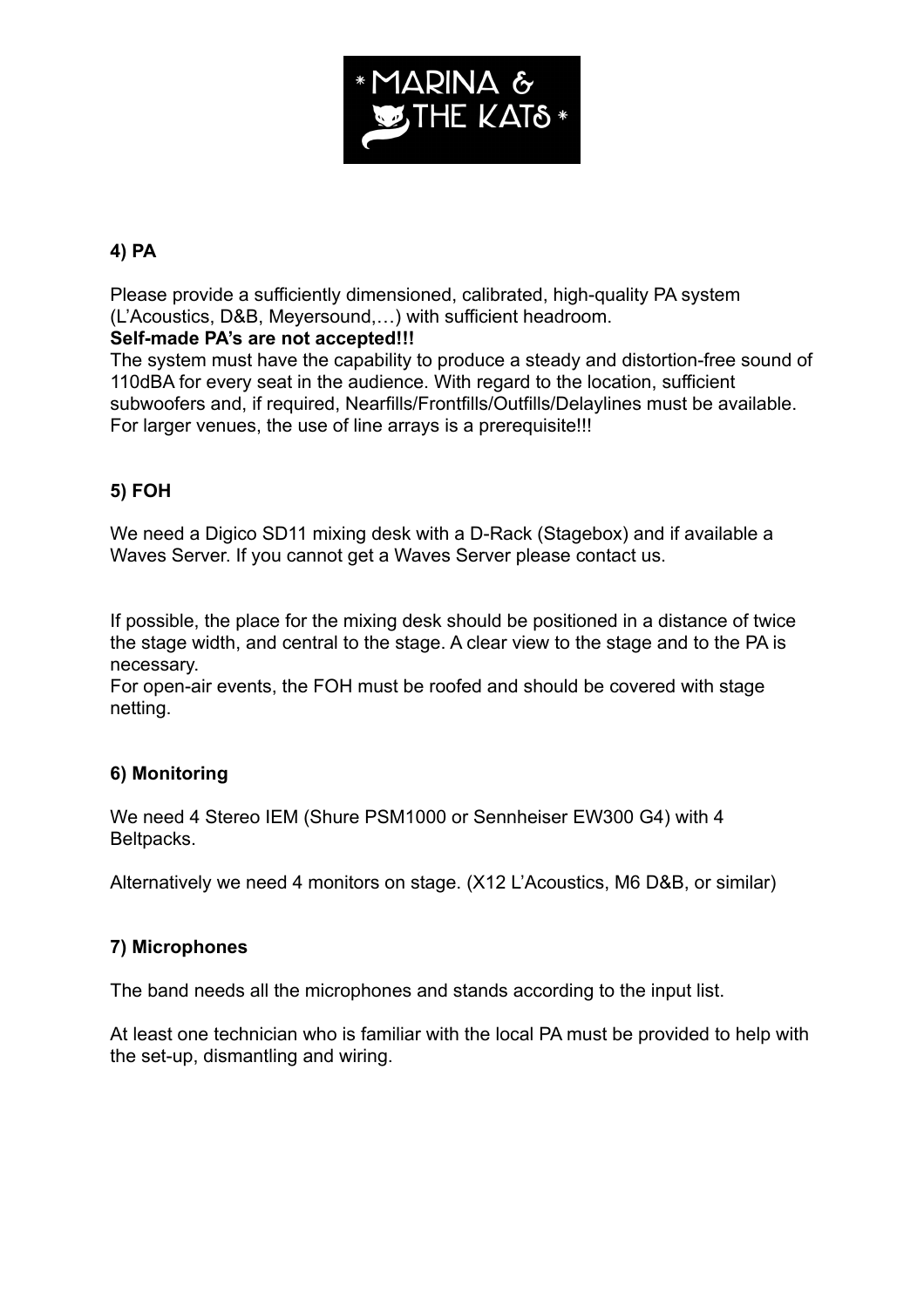

# **8) Backline**

- 1 small Guitar Amp (Fender Pro Junior or similar)
- 1 Bass Amp
- 1 Bassdrum (20') with Bass Drum Pedal
- 1 Snare Drum (14x6 or similar, wooden snare prefered)
- 2 Cymbal Stands
- 1 18' Jazz Crash Ride
- 1 16' Floor Tom
- 1 13' Rack Tom
- 1 Tom Stand
- 1 20' Jazz Ride
- 1 14' Jazz HiHat

# **09) Stageplot**